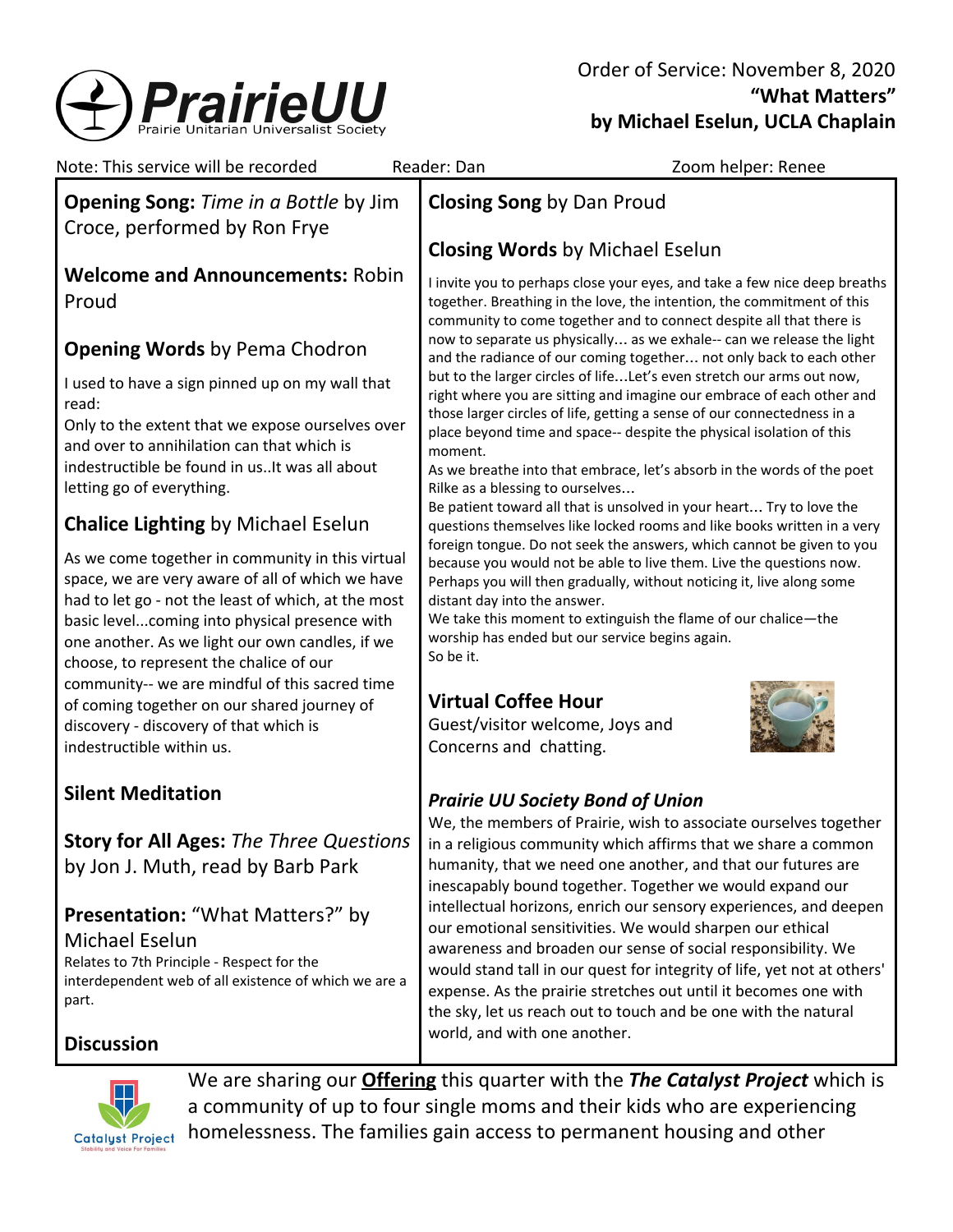# support services while living community-style in a house on Madison's east side. **Upcoming Events**

#### **Prairie Sing Along (every Sunday) 7pm (note the time change)**

We use songsheets displayed on the ZOOM whiteboard and the Rise Up Singing songbook. It's a great opportunity to practice your guitar or ukulele and sing with no judgements... and bring out the folk-rock star that you are. Everyone & all ages are welcomed. Zoom hosts Mary Mullen and Patty Stockdale.

[Join by computer](https://us02web.zoom.us/j/85355334298):<https://us02web.zoom.us/j/85355334298> Join by phone: 1(312) 626-6799 Meeting ID: 853 5533 4298

### **Prairie Study Group:** *Caste part 1* **(2nd & 4th Mondays) 7pm**

This study group is part of Prairie's initiative to become a more truly welcoming congregation to those of all ethnic and class backgrounds, genders and sexual orientations as we proclaim at the start of our services. Please participate if you can. 11/9 – Caste Part 1; 11/23 - Caste Part 2

Join by computer: <https://us02web.zoom.us/j/88309002767> Join by phone: 1 (312) 626-6799 Meeting ID: 883 0900 2767

### **Virtual Dungeons and Dragons (beginners group) (every Tuesday) 4:30 pm**

Looking for a fun way to get social with friends? Well, this is the group for you! No prior experience necessary - though a camera & microphone will be required for full participation. This group is open to anyone! Ages 9 & up will be most comfortable.

Join by computer: <https://us02web.zoom.us/j/87803393490>

## **Tuesday Trivia (1st and 3rd Tuesdays of every month) 7pm**

During covid19 in person trivia has moved online! Prairie members and non members are invited to play. Email Renee reneedeschard[at sign]gmail.com to get added to the trivia email list.

Join by computer[:https://us02web.zoom.us/j/89006194902](https://us02web.zoom.us/j/89006194902)

## **Wednesday Fun - Virtual Animal Visit with DCHS 6pm**

Virtual animal visit with Dane County Humane Society! ALL are welcome. Wednesday activities may include read alouds, show & tell, virtual hide & seek, talent shows, pet demonstrations, sing-a-longs, or general tomfoolery. Actually, the tomfoolery is guaranteed. Hope to see you there! Fun usually ends by 6:30. Join by computer: <https://us02web.zoom.us/j/84638913138>

#### **Virtual Dungeons and Dragons (advanced group) (every Friday) 4:30 pm**

Bring your character and immerse yourself in a virtual world of storytelling and decision-making. Camera & microphone will be necessary to interact fully. This group is open to anyone! Ages 9 & up will be most comfortable.

Join by computer: <https://us02web.zoom.us/j/8684777436>

## **Service: Service & Parish UU Fall Parish Meeting 11/15 10am**

Join us at 10am with an abbreviated service and our meeting will start at 10:15am. Prairie UU Society has 2 annual parish meetings, one in the fall and one in the spring. At our meeting we discuss bylaw changes and important items of business for the entire congregation. Please see the email for the agenda & related docs including the budget. People are welcome to stick around and chat after the meeting concludes in lieu of a virtual coffee hour.